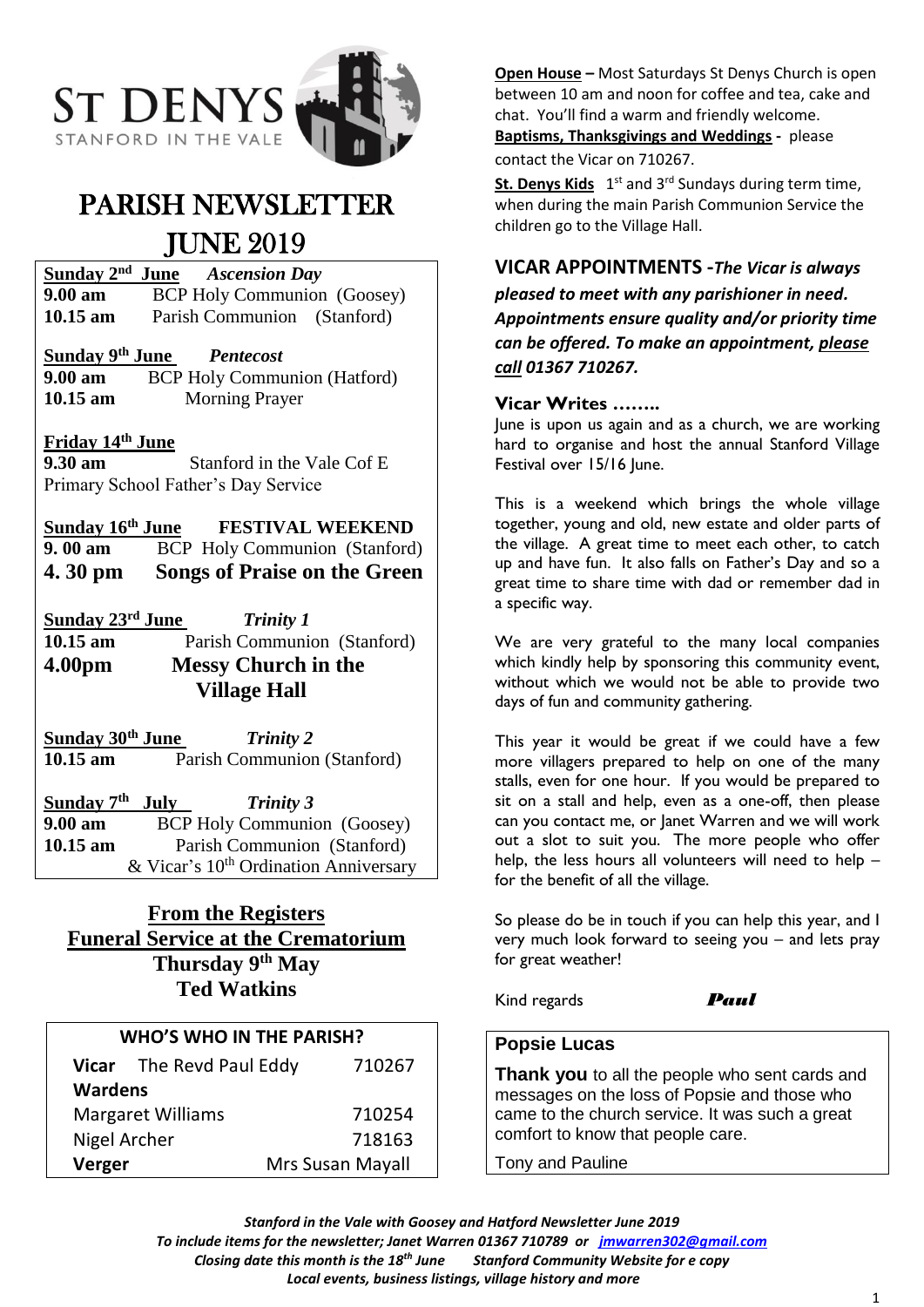## **Music in the Vale**

**Our next Music in the Vale concert in 2019 is entitled "The Advent of the Baroque" and starts at 7.30pm on Saturday 1st June 2019 in St. Peter's Church, Charney Bassett.** The concert features soprano/recorder player Emma Murphy and lutenist Lynda Sayce playing music by Monteverdi and his contemporaries Admission £12. For reservations please call 01235 868782 or 01367 718420 .

> **The next Parish Council Meeting is on Wednesday 5 th June in the large Village Hall at 7.30 pm All parishioners welcome.**

**Scramblers Thursday 6 th and 20th June 9.00-10.30** In the Church All toddlers and carers welcome

#### **Chatterbox Small Village Hall Every Thursday from 10 – 12 noon**

All are welcome to call in for a drink, catch up with friends or meet new ones. Occasional raffles, quizzes and bring and buy.

**Fairtrade Stall** Saturday 8<sup>th</sup> June **10am - 12 noon St Denys' Church** Fairtrade food, drink and gifts from the Mustard Seed shop in Faringdon

## **Garden Studio – Aerial Yoga**

Help celebrate the opening of The Garden Studio by popping along to our open afternoon **on Saturday 8th June anytime between 2 - 5pm.** There will be opportunities to try aerial yoga, as well as receive introductory offers for classes and 1:1 coaching. For queries please contact

[caroline@thegardenstudiostanford.co.uk](mailto:caroline@thegardenstudiostanford.co.uk)

**Stanford Art Group Meeting Monday 10th June Stanford Village Hall at 7.30-9.30pm** Life Drawing with Arran Mile Non-members welcome Members £2 Non-Members £5 Visit Stanford Art Group on Facebook for more information



## **Bored with Monopoly? Try**

**boardGOATS!** boardGOATS meets fortnightly on Tuesdays at the Horse and Jockey to play "Euro" style boardgames (i.e.

modern games like Ticket to Ride, Carcassonne, Catan and Bohnanza). You don't have to know any rules or how to play the games, as we explain as we go along. We usually play shorter games from 7.30pm as people

arrive, until 8pm when we will start something a little longer. For more details, see https://boardgoats.org or email boardGOATS@gmail.com, alternatively just come along, grab a pint or a coffee from the bar, and join us for one of our next meetings: **11th & 25th June, 9th & 23rd July.**

## **AGE UK OXFORDSHIRE** Will be at STANFORD COFFEE SHOP **WEDNESDAY 12th JUNE 10am - 12.00**

An Information Officer from Age UK Oxfordshire will be available to talk about any issues or enquiries that any older person, or carer of an adult, may have. (Carer aged 18 plus). They will be able to answer questions, put people in touch with appropriate services and activities, or just talk through any queries that may arise. They cover benefits, pendant alarms, activities and exercise in the Vale area, priority services for older people and a whole host of other things. If they don't know the answer, they will contact someone who does, on your behalf. Take this opportunity to get to know your local contacts.

**Cast On! Knitting and Crochet Group** Fun, friendly and free. We meet every 2nd Wednesday of the month at the Horse & Jockey from 7pm until 9.30pm (ish). Bring along your current project or ask us to show you how. Contact: Ruth Chester

Email: [caston@tlkc.co.uk](mailto:caston@tlkc.co.uk) Tel: 710362

## **Stanford Volunteer Taxi Service**

If you need transport for a medical appointment, please phone **MARJORIE GOODING 01367 710656** As much notice about any appointments makes things easier and more drivers would be greatly appreciated

## **Zumba Gold with Eugenie–Mondays 12-1pm at the Stanford in the Vale Village Hall**.

We dance, we shimmy, and we laugh whilst having a great workout! Zumba Gold offers cardiovascular, toning, and balance training benefits in a relaxed atmosphere. The moves are designed to be easy-tofollow for everyone. Like regular Zumba, Zumba Gold is fun and effective, offering a full-body workout at a less intense level. Email: [EugenieZumba@outlook.com](mailto:EugenieZumba@outlook.com)

*Stanford in the Vale with Goosey and Hatford Newsletter June 2019 To include items for the newsletter; Janet Warren 01367 710789 or [jmwarren302@gmail.com](mailto:jmwarren302@gmail.com) Closing date this month is the 18th June Stanford Community Website for e copy Local events, business listings, village history and more*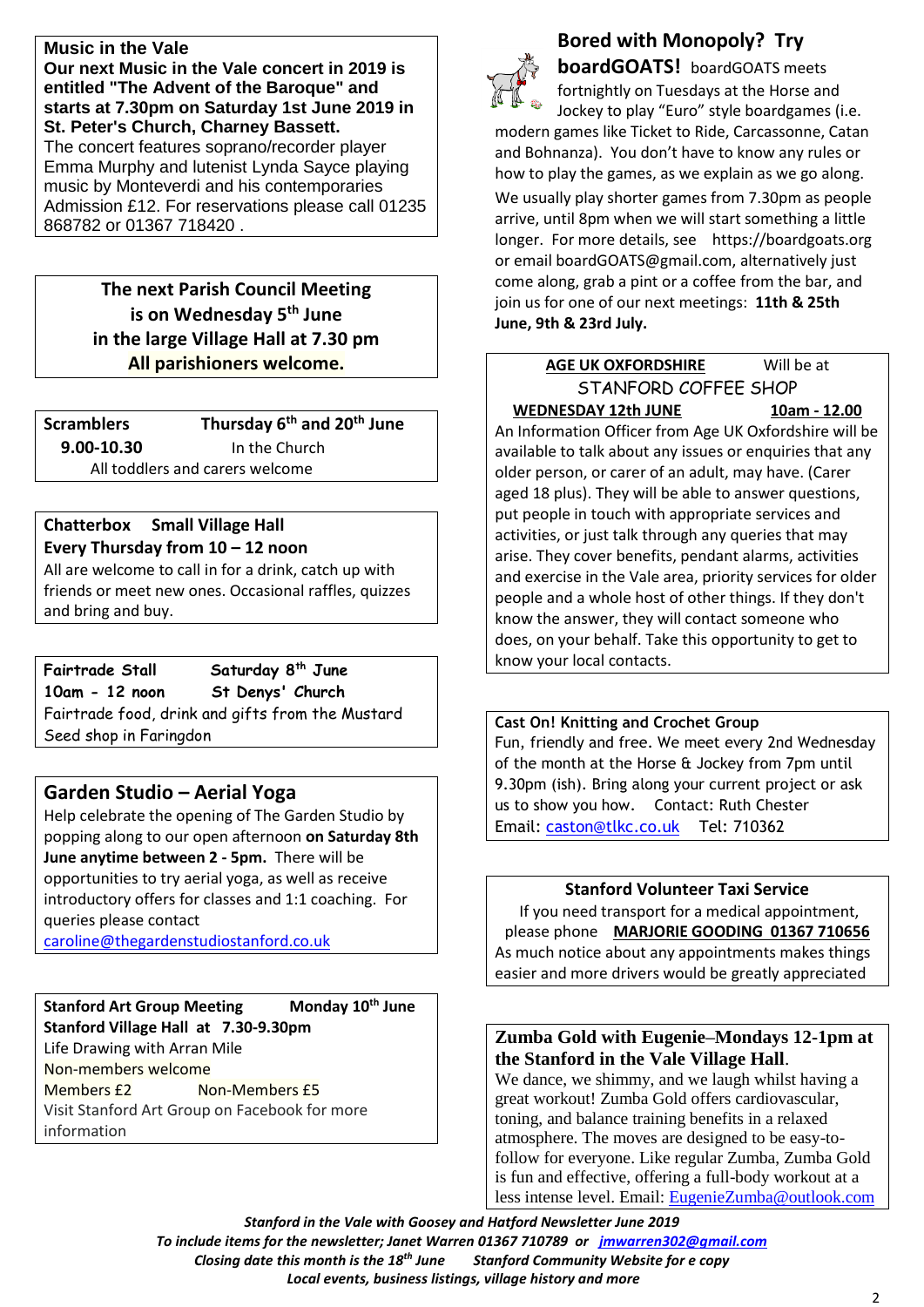## **FARINGDON & DISTRICT U3A - 13TH JUNE 2019**

**Irene Tyack from the Yellow Hat Tribe** art gallery will talk about her love of art and her early years on the edge of the Black Mountains on **Thursday 13th June** in Faringdon Corn Exchange. Irene spent her early years living a very rural life with no water or electricity. Refreshments will be provided after the talk. All members are welcome but visitors will be required to pay £1.50. Further information can be found on the Faringdon website: <https://faringdondistrictu3a.com/>or from the chairman Margaret Brown on 01367 615 385.

## **Stanford Summer Festival Saturday June 15 th and Sunday June 16 th On and around Church Green**

**Programmes are with this newsletter Any extra help setting up and clearing away for the weekend would be greatly appreciated**, along with any donations of gifts, books, children's toys, bric a brac , cakes and plants. All Bric a Brac and Toys would be appreciated before the Saturday - Phone **Janet 01367 710789** for any collections. **Unwanted costume jewellery?** If so, please don't throw it away, drop it into 16 Hunters Field instead. As usual, we will be having a stall at the Village Festival, but stocks are getting low and we would be very grateful for any new contributions. All proceeds will go to the Church Funds. Thank you. More information 01367 710724

## **STANFORD IN THE VALE WOMEN'S INSTITUTE**

Meetings held on the third Wednesday of every month at **7.30 pm in the Village Hall.**Our next meeting will be on the **19th June** when the **Vale Karate Club will talk to us about Self Defence.** There will also be the opportunity to 'have a go' so it may be advisable to wear loose clothing!Visitors are always welcome. £4 charge for non-members. Further information 01367 710724

**St Denys' Church Invites you to a Women's Breakfast. Date: Saturday 22nd June 2019 At: Stanford in the Vale Village Hall (Large Hall) Time: 8.30am for an 8.45am start.** Speaker: Rachel from OPEN DOORS.

"Women's vulnerability in places of persecution" To book your place, please contact Julia Thorpe on 07760370717 or email the team: [Stdenysgals@yahoo.com](mailto:Stdenysgals@yahoo.com)

*Stanford in the Vale Repair Café* We plan to open the **REPAIR CAFÉ in the COFFEE SHOP on Saturday 22nd June from 2pm until 4 pm.** We will try to repair items such as table lamps, toasters and computer problems etc. We can also sharpen garden shears etc. The cost is merely a donation to the funds; the profits will go towards Village projects. We cannot say at this stage, how often we will open, it will depend on the response; as a guide, Wantage Repair Café opens once a month for two hours. It might help if you can contact Derek Sayers beforehand so we can check we have spares and indeed whether we have someone who can effect a repair. More information will be published nearer the time

In the meantime, we are endeavouring to join Oxfordshire Community Action Groups (CAG) and pursuing Public Liability Insurance

For more information contact Derek Sayers, 2 Hunters Field, email:- [reco@clara.co.uk](mailto:reco@clara.co.uk) or 'phone 710283

## **Sunday 23 CHURCH**



**rd June MESSY** 

**CHURCH** - but not as you may know it! Come and join us for an hour of crafts, discussion and singing based on a Biblical theme, followed by afternoon tea. For all the family! **4-5.30pm In The Village Hall**

## **Monthly Film Afternoon for Over 50's**

Come and enjoy a cinema afternoon on 4**th Monday of each month** in the small Hall at Stanford in the vale Village hall. **Starts at 2pm.** Tea and coffee plus cakes and supplied with the film for **£3.50 per person. Next showing is on Monday 24 th June 2019** This event is organised by the Community Network team at Age UK Oxfordshire -phone Mandy on 07827 235 429

## **HATFORD VILLAGE FETE**

**Saturday 29th June 2019 2-4 pm**

Everyone is invited to our traditional village fete to be held on Hatford Village Green. Come along and enjoy cream teas in the churchyard, win super prizes in the grand raffle and on the tombola, buy cakes, produce, plants, books and toys, pick up a bargain on the white elephant stall and have a go at the coconut shy. All proceeds will go to:

St. George's Church Preservation Fund For details, call Pam on **01367 710593** or Joan on **01367 710562.**

*Stanford in the Vale with Goosey and Hatford Newsletter June 2019 To include items for the newsletter; Janet Warren 01367 710789 or [jmwarren302@gmail.com](mailto:jmwarren302@gmail.com) Closing date this month is the 18th June Stanford Community Website for e copy Local events, business listings, village history and more*